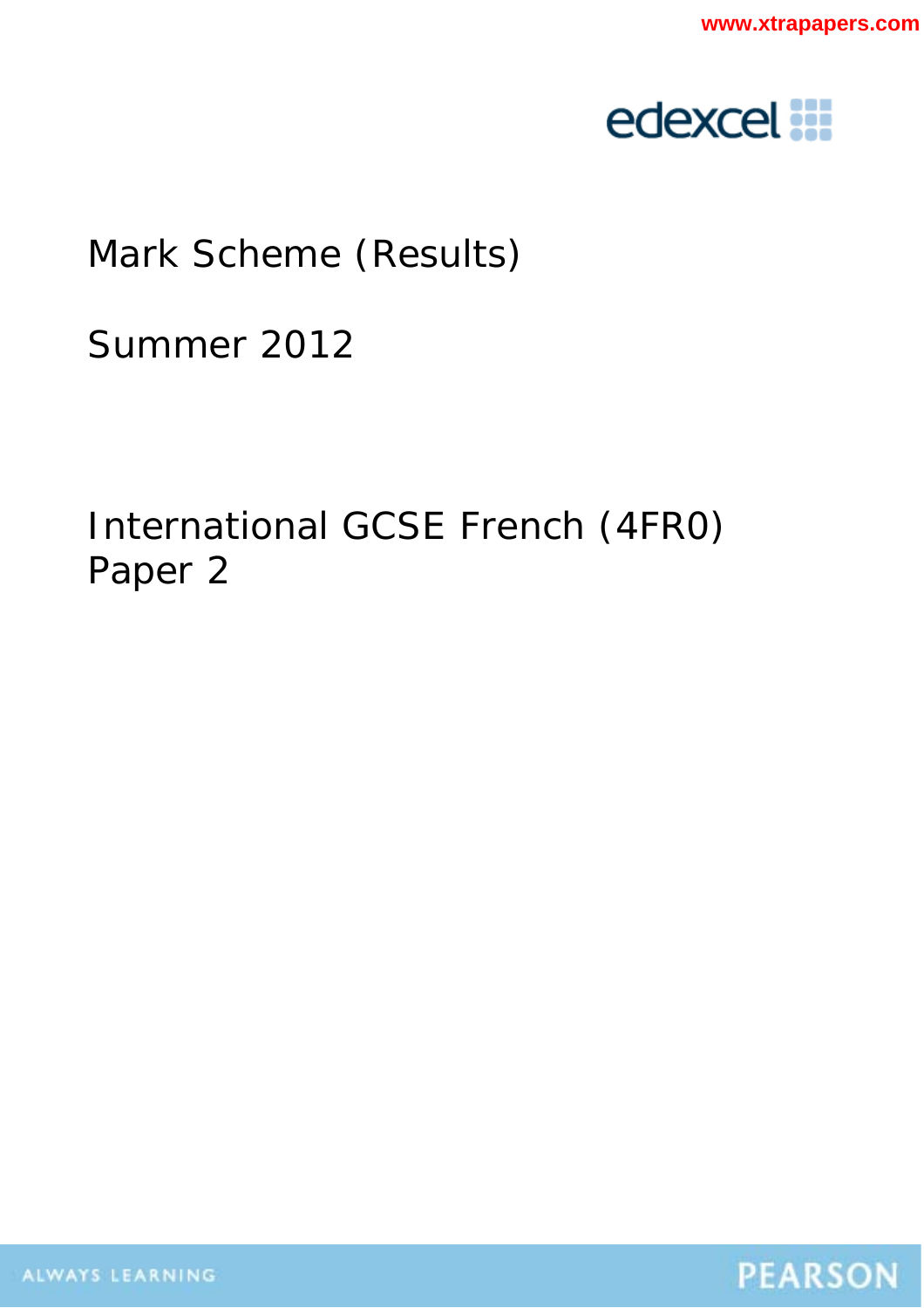#### **Edexcel and BTEC Qualifications**

Edexcel and BTEC qualifications come from Pearson, the world's leading learning company. We provide a wide range of qualifications including academic, vocational, occupational and specific programmes for employers. For further information, please visit our website at www.edexcel.com.

Our website subject pages hold useful resources, support material and live feeds from our subject advisors giving you access to a portal of information. If you have any subject specific questions about this specification that require the help of a subject specialist, you may find our Ask The Expert email service helpful.

www.edexcel.com/contactus

#### **Pearson: helping people progress, everywhere**

Our aim is to help everyone progress in their lives through education. We believe in every kind of learning, for all kinds of people, wherever they are in the world. We've been involved in education for over 150 years, and by working across 70 countries, in 100 languages, we have built an international reputation for our commitment to high standards and raising achievement through innovation in education. Find out more about how we can help you and your students at: www.pearson.com/uk

Summer 2012 Publications Code UG032202 All the material in this publication is copyright © Pearson Education Ltd 2012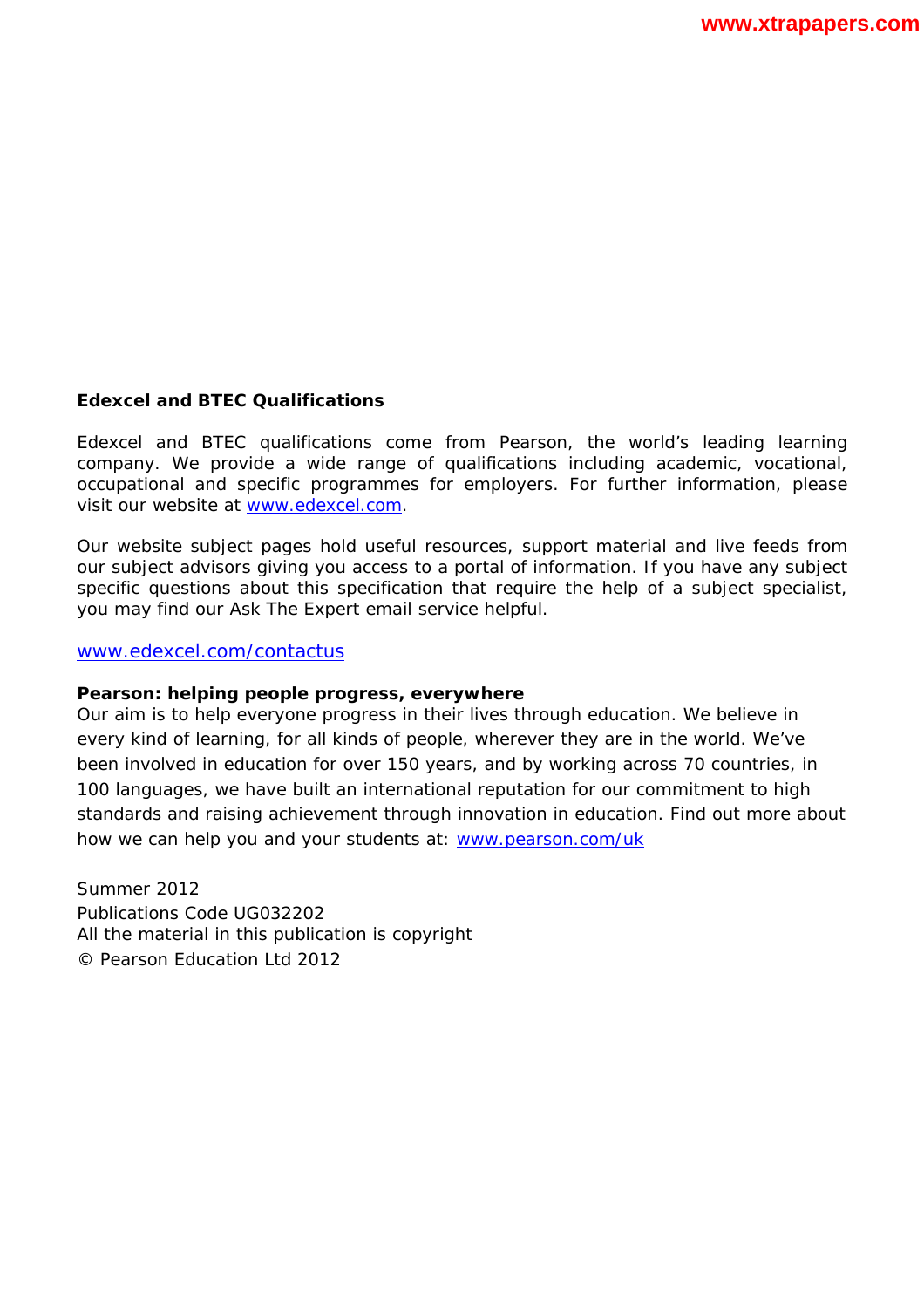### **General Marking Guidance**

- All candidates must receive the same treatment. Examiners must mark the first candidate in exactly the same way as they mark the last.
- Mark schemes should be applied positively. Candidates must be rewarded for what they have shown they can do rather than penalised for omissions.
- Examiners should mark according to the mark scheme not according to their perception of where the grade boundaries may lie.
- There is no ceiling on achievement. All marks on the mark scheme should be used appropriately.
- All the marks on the mark scheme are designed to be awarded. Examiners should always award full marks if deserved, i.e. if the answer matches the mark scheme. Examiners should also be prepared to award zero marks if the candidate's response is not worthy of credit according to the mark scheme.
- Where some judgement is required, mark schemes will provide the principles by which marks will be awarded and exemplification may be limited.
- When examiners are in doubt regarding the application of the mark scheme to a candidate's response, the team leader must be consulted.
- Crossed out work should be marked UNLESS the candidate has replaced it with an alternative response.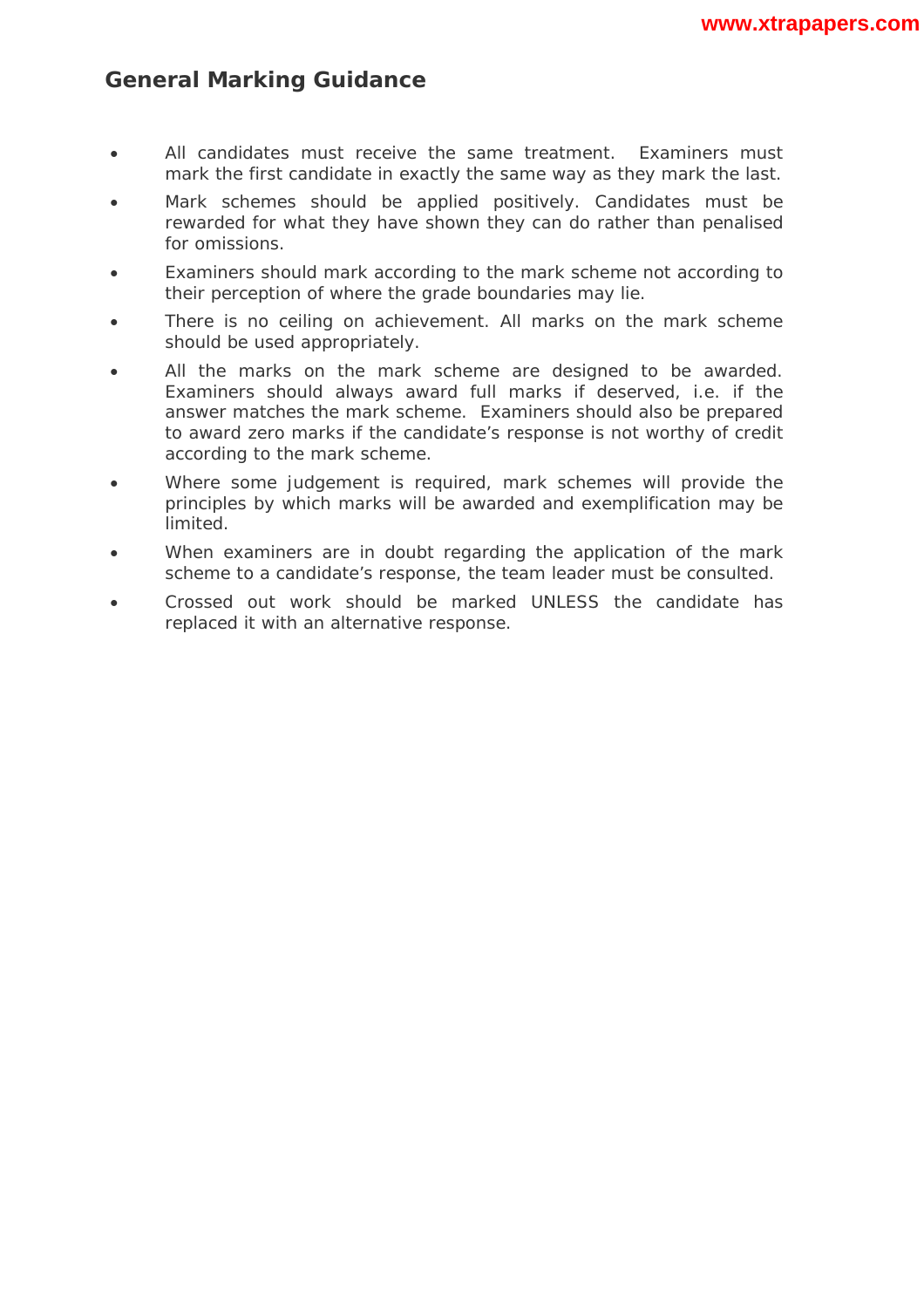| Question<br>Number | Answer       | Mark |
|--------------------|--------------|------|
| 1(i)               | $\mathsf{C}$ | (1)  |
| Question<br>Number | Answer       | Mark |
| 1(ii)              | A            | (1)  |
| Question<br>Number | Answer       | Mark |
| 1(iii)             | B            | (1)  |
|                    |              |      |
| Question<br>Number | Answer       | Mark |
| 1(iv)              | $\mathsf{C}$ | (1)  |
| Question<br>Number | Answer       | Mark |
| 1(v)               | B            | (1)  |
| Question<br>Number | Answer       | Mark |
| 2(i)               | D            | (1)  |
|                    |              |      |
| Question<br>Number | Answer       | Mark |
| 2(ii)              | E            | (1)  |
| Question<br>Number | Answer       | Mark |
| 2(iii)             | A            | (1)  |
| Question<br>Number | Answer       | Mark |
| 2(iv)              | G            | (1)  |
| Question<br>Number | Answer       | Mark |
| 2(v)               | B            | (1)  |
| Question<br>Number | Answer       | Mark |
| 3(a)               | moins        | (1)  |
|                    |              |      |
| Question<br>Number | Answer       | Mark |
| 3(b)               | tôt          | (1)  |
|                    |              |      |
| Question<br>Number | Answer       | Mark |
| 3(c)               | midi         | (1)  |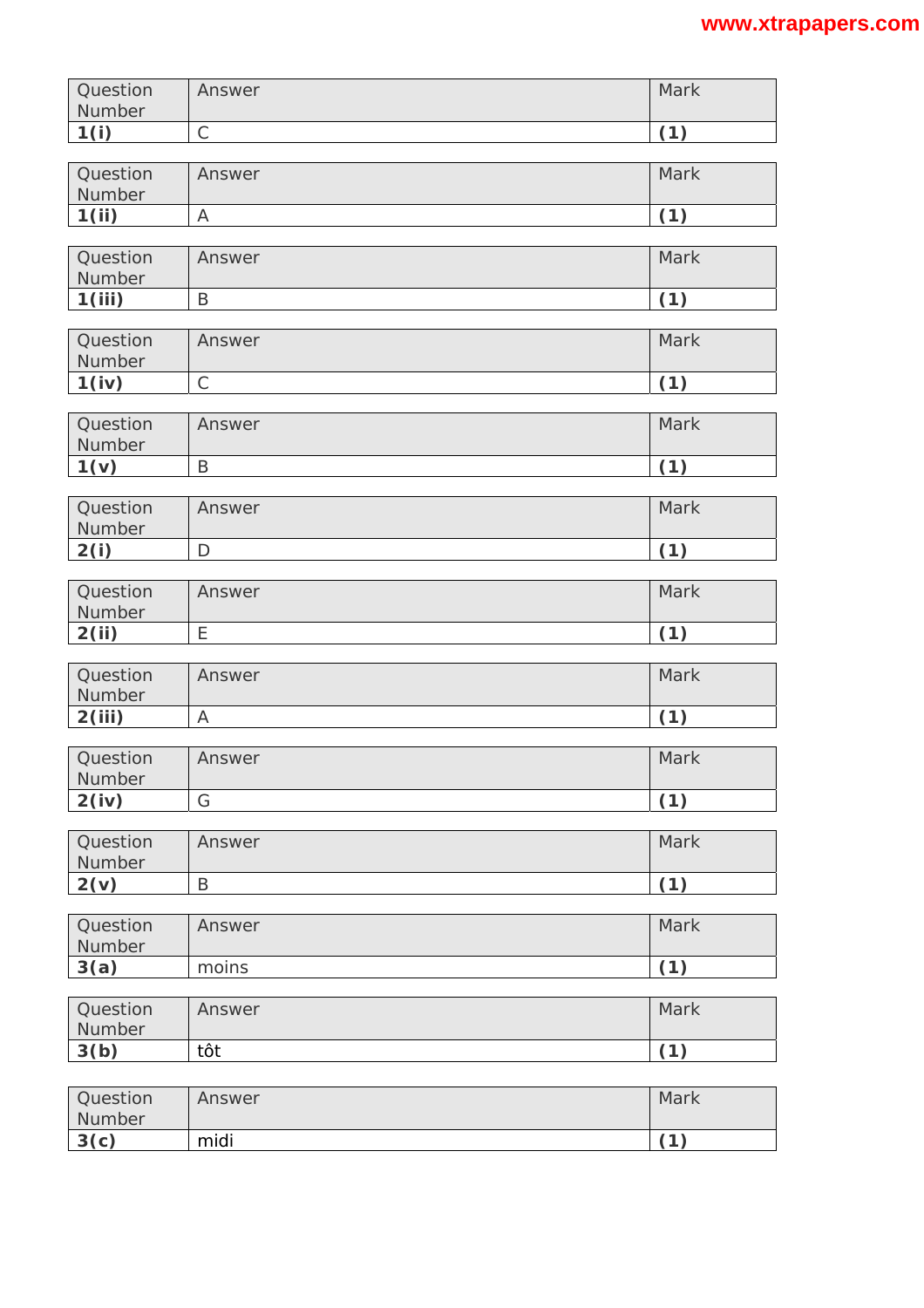| Question<br>Number | Answer | Mark       |
|--------------------|--------|------------|
| 3(d)               | Alima  | $\sqrt{4}$ |

| Question<br>Number | Answer   | Mark       |
|--------------------|----------|------------|
| 3(e)               | heureuse | $\sqrt{4}$ |

| Question<br>Number | Indicative content                                                                                                                                                     | Mark |
|--------------------|------------------------------------------------------------------------------------------------------------------------------------------------------------------------|------|
|                    | This question will be assessed according to the<br>standard assessment criteria for writing given<br>below. This can also be found on page 16 of the<br>Specification. | (10) |

| <b>Marks</b>   | <b>Communication and Content</b>                                                                                                                                                                |
|----------------|-------------------------------------------------------------------------------------------------------------------------------------------------------------------------------------------------|
| 5              | The task is completed. The information is fully relevant. The<br>message is comprehensible and well organised. It may show some<br>originality.                                                 |
| 4              | The task is mostly completed. The information is relevant. The<br>message is comprehensible. There may be minor omissions or<br>ambiguity.                                                      |
| 3              | The task is mostly completed but with some ambiguity. Some of<br>the information may not be fully relevant. The message is<br>generally comprehensible overall.                                 |
| $\overline{2}$ | The task may be only partly completed. Some of the information<br>may have been copied from the text without any attempt to adapt<br>it. The message may be incomprehensible at times.          |
| 1              | The task has not been completed. There is little meaningful<br>communication. Most of the text may have been copied without<br>any attempt to adapt it. The message is mostly incomprehensible. |
| O              | No effective communication.                                                                                                                                                                     |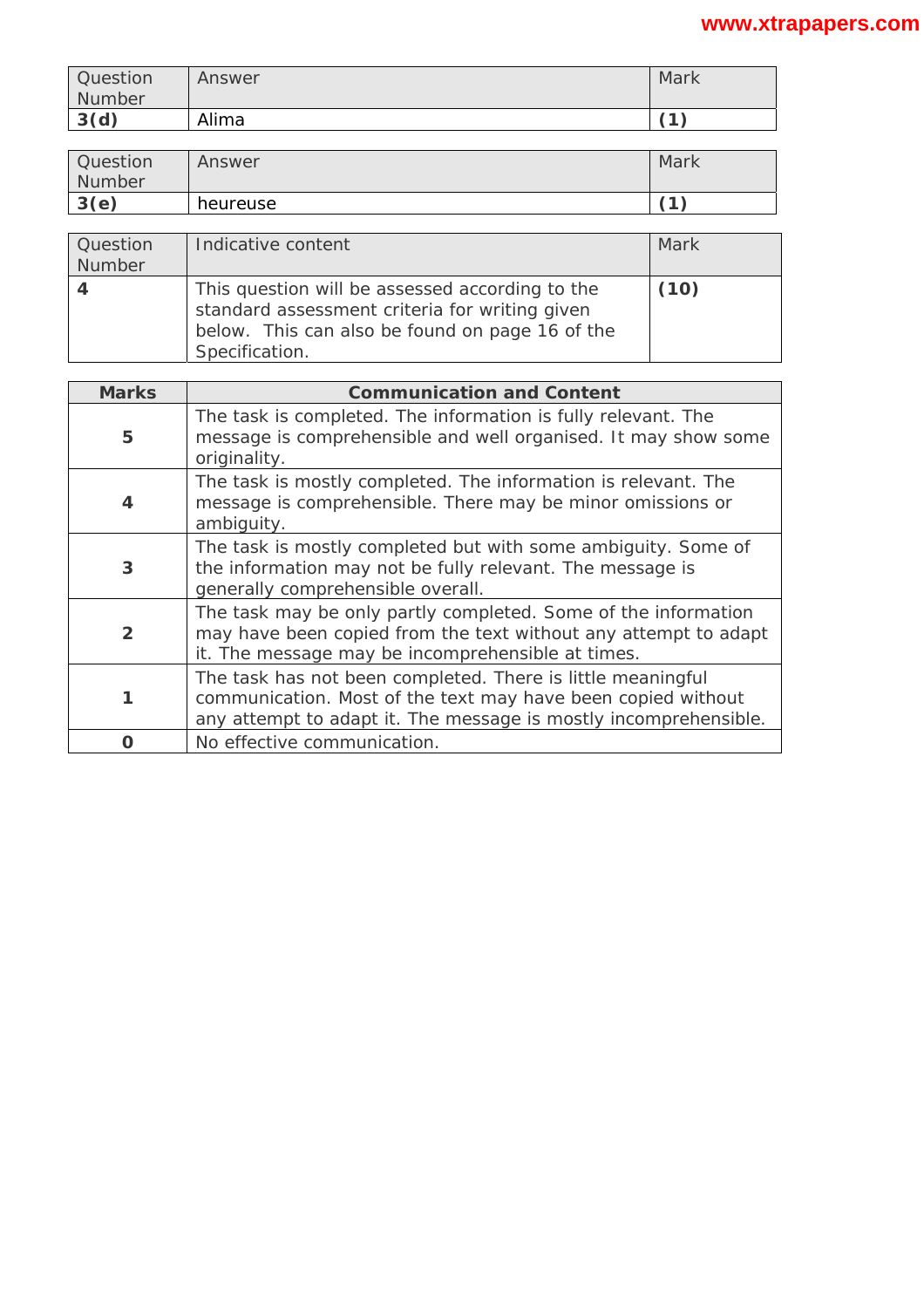| <b>Marks</b>            | Knowledge and Application of Language                                                                                                                                                                                  |  |  |
|-------------------------|------------------------------------------------------------------------------------------------------------------------------------------------------------------------------------------------------------------------|--|--|
| 5                       | Appropriate vocabulary for the task. Simple and more complex<br>structures are generally used accurately. There may be minor<br>lapses which do not impede communication.                                              |  |  |
| $\overline{\mathbf{4}}$ | Vocabulary and structures generally appropriate to the task. Some<br>variety but correct usage is not always maintained. Basic errors<br>are evident but they rarely interfere with communication.                     |  |  |
| 3                       | Vocabulary and structures are quite simple but adequate to the<br>task. Some variety may be attempted, but inaccurate language<br>sometimes impedes communication. Genders, spellings, verb<br>forms are inconsistent. |  |  |
| $\overline{2}$          | Simple vocabulary and structures only just adequate to the task.<br>Much inaccuracy which impedes communication. Very limited verb<br>forms. Genders and spellings are weak.                                           |  |  |
| 1                       | Only isolated examples of accurate language. Frequent errors<br>which prevent communication. No awareness of language<br>structure.                                                                                    |  |  |
| O                       | No language worthy of credit.                                                                                                                                                                                          |  |  |

| <b>Question</b><br>Number | Answer             | Mark |
|---------------------------|--------------------|------|
| l 5                       | G, H, J<br>А.<br>◡ | (5)  |

#### • **Question 6 (10) + ( 5)**

**In addition to these 10 marks for comprehension, 5 marks are available for the quality of the French in the answers.** 

**NB For comprehension, complete sentence are NOT required** 

**If the candidate gives** *too much* **information, mark the first** *element***. Further information may be a** *harmless addition -* **ignore it.** 

**However, if subsequent information** *negates* **the correct information, the mark may be withheld.** 

#### **Reward** *everything* **for Knowledge and Application of Language, regardless of whether the answer scores for Comprehension**

#### **Knowledge and Application of Language:**

 $(L)$  = low level of language use

(M) = average (at International GCSE level) use of language

 $(H)$  = high level use of language

Basic manipulation of language' (eg *je > il, mon > son*) in otherwise correctly 'lifted' sentences will be (M)

Take into account appropriate conjunctions to start answers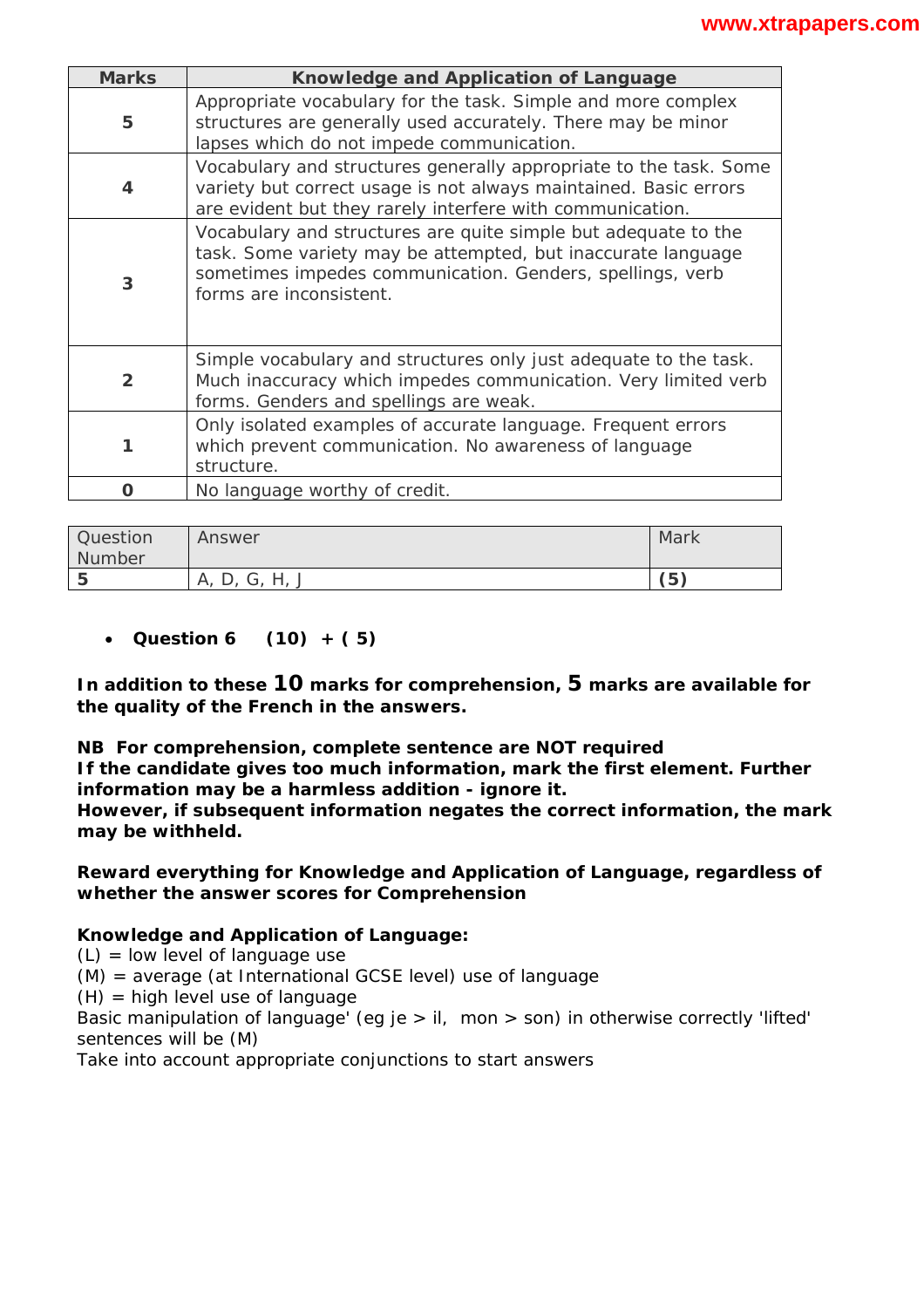| Question<br><b>Number</b> | <b>Acceptable Answers</b>                                                                                                                                                                                                                                                                                                                                                                                                                 | Reject                                                                                                                                                                                                                              | <b>Mark</b> |
|---------------------------|-------------------------------------------------------------------------------------------------------------------------------------------------------------------------------------------------------------------------------------------------------------------------------------------------------------------------------------------------------------------------------------------------------------------------------------------|-------------------------------------------------------------------------------------------------------------------------------------------------------------------------------------------------------------------------------------|-------------|
| 6(a)                      | pour remercier (le directeur de<br>l'hôtel/manager/patron)<br>Il a voulu (lui) dire/parler<br>$(*)$ merci $(*)$<br>il pense que l'accueil était<br>fantastique (H)<br>il pense que l'accueil est fantastique<br>(M)<br>il pense l'accueil est fantastique (L)<br>pour l'accueil (chaleureux) (L)<br>il est très content (des vacances) de<br>cet hôtel<br>à cause de l'accueil (M)<br>parce que l'accueil (L)<br>pour eux remercier de(M) | Il avait passé ses vacances<br>à l'hôtel.<br>pour son / il / l'hôtel<br>remercier de l'accueil<br>(David) a-t-il décidé<br>pour David remercier de<br>l'accueil<br>pour vous remercier<br>pour dire merci à l'accueil<br>chaleureux | (1)         |

| Question<br>Number | <b>Acceptable Answers</b>                                                                                                                                                                                                                                                                                                                 | Reject | Mark |
|--------------------|-------------------------------------------------------------------------------------------------------------------------------------------------------------------------------------------------------------------------------------------------------------------------------------------------------------------------------------------|--------|------|
| 6(b)               | (on les a aidés) avec leur(s)<br>bagage(s)/valises/sacs<br>(un coup de main) avec les /<br>ses / leurs bagages (L)<br>on les a aidés avec leurs /les /<br>ses bagages (H)<br>les membres du personnel<br>étaient là pour ils donner un<br>coup de main avec les bagages<br>(L)<br>l'hôtel a donné un coup de main<br>avec les bagages (L) |        | (1)  |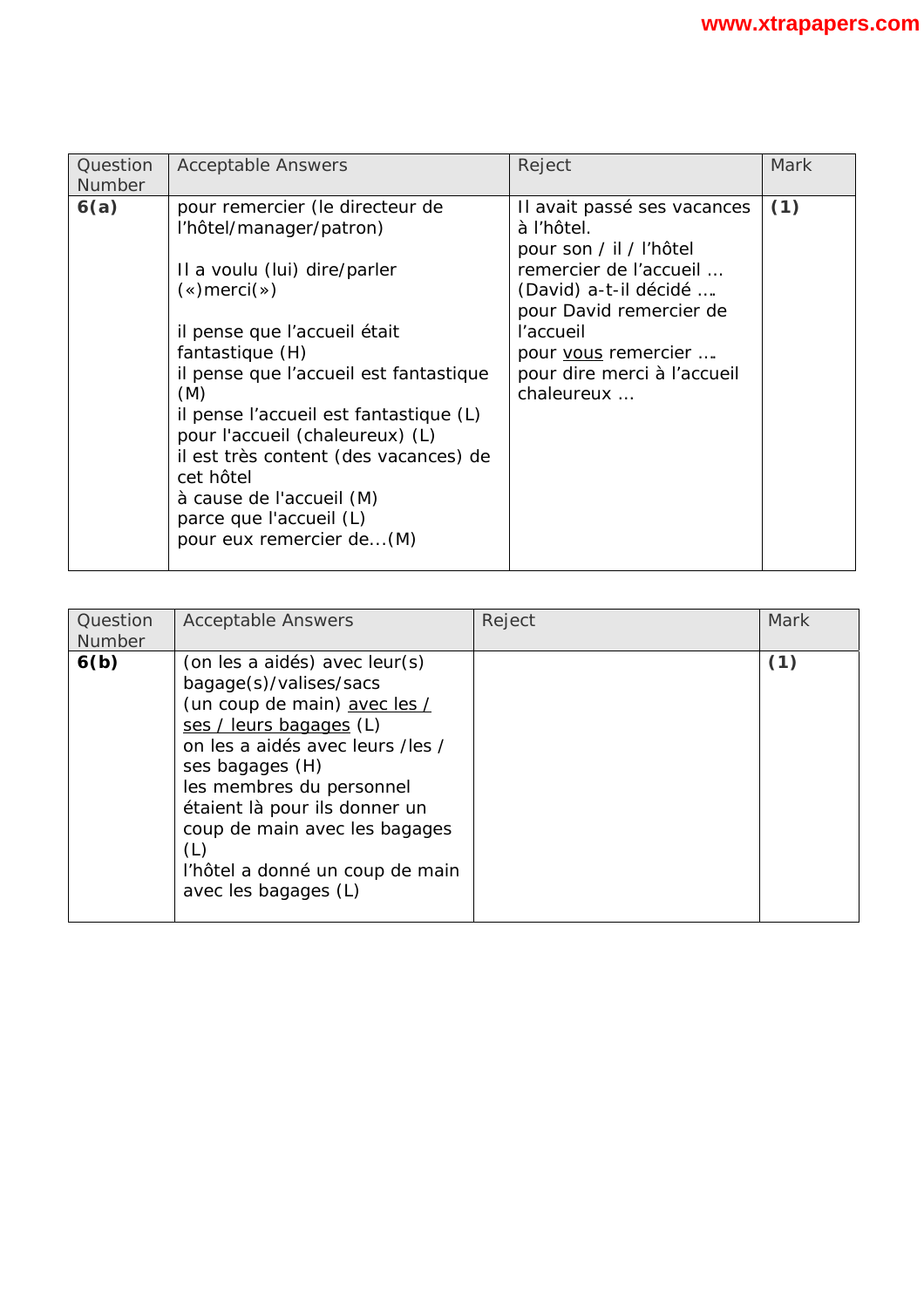| Question<br><b>Number</b> | <b>Acceptable Answers</b>                                                                                                                                                                  | Reject                                                  | Mark |
|---------------------------|--------------------------------------------------------------------------------------------------------------------------------------------------------------------------------------------|---------------------------------------------------------|------|
| 6 <sub>(c)</sub>          | Ils avaient réservé des chambres<br>sans vue (sur mer)<br>Il avait réservé des chambres sans<br>vue (sur (la) mer) (M)                                                                     | parce qu'ils ont été ravis.<br>Ils ne vont pas reserver | (1)  |
|                           | Ils n'avaient pas réservé des<br>chambres avec vue (sur (la) mer)<br>(H)<br>Ils avaient réservé des chambres<br>moins chers (H)<br>Ils ont réservé (L)<br>C'était des chambres plus chères | Ça coûtait moins cher                                   |      |
|                           | Ça coûtait/coûte plus cher                                                                                                                                                                 |                                                         |      |

| Question<br><b>Number</b> | <b>Acceptable Answers</b>                                                                                                                                                                                                                                                                                                                                                              | Reject                                                                                                                                                                                            | Mark        |
|---------------------------|----------------------------------------------------------------------------------------------------------------------------------------------------------------------------------------------------------------------------------------------------------------------------------------------------------------------------------------------------------------------------------------|---------------------------------------------------------------------------------------------------------------------------------------------------------------------------------------------------|-------------|
| 6(d)                      | (idea of <i>hearing</i> is required in this<br>answer (ie entendre or accept<br>écouter but for a lower language<br>mark)<br>Ils n'entendaient que la mer (H)<br>La mer était le seul bruit qu'ils<br>entendaient (M)<br>parce que la famille pouvait<br>entendre seulement la mer (H)<br>Le seul(ement) bruit qu'ils<br>entendait était la mer<br>Il n'y avait que le bruit de la mer | Car c'était face à la mer.<br>C'était un paradis maritime<br>Parce que le seul bruit que<br>la mer $(L)$<br>Il y avait moins de bruit (où<br>il étaient )<br>Il n'était que le bruit de la<br>mer | (1)         |
| Question                  | <b>Acceptable Answers</b>                                                                                                                                                                                                                                                                                                                                                              | Reject                                                                                                                                                                                            | <b>Mark</b> |
| <b>Number</b>             |                                                                                                                                                                                                                                                                                                                                                                                        |                                                                                                                                                                                                   |             |
| 6(e)                      | (II faisait) chaud.<br>(la) (très) grande chaleur(L)<br>Il faisait (très) chaud. (M)<br>Il faisait beau et chaud (M)                                                                                                                                                                                                                                                                   | il faisait du soleil<br>II faisait froid<br>C'était calme<br>c'était la nuit<br>Il faisait beau t.c (but h.a. to<br>an otherwise correct answer)                                                  | (1)         |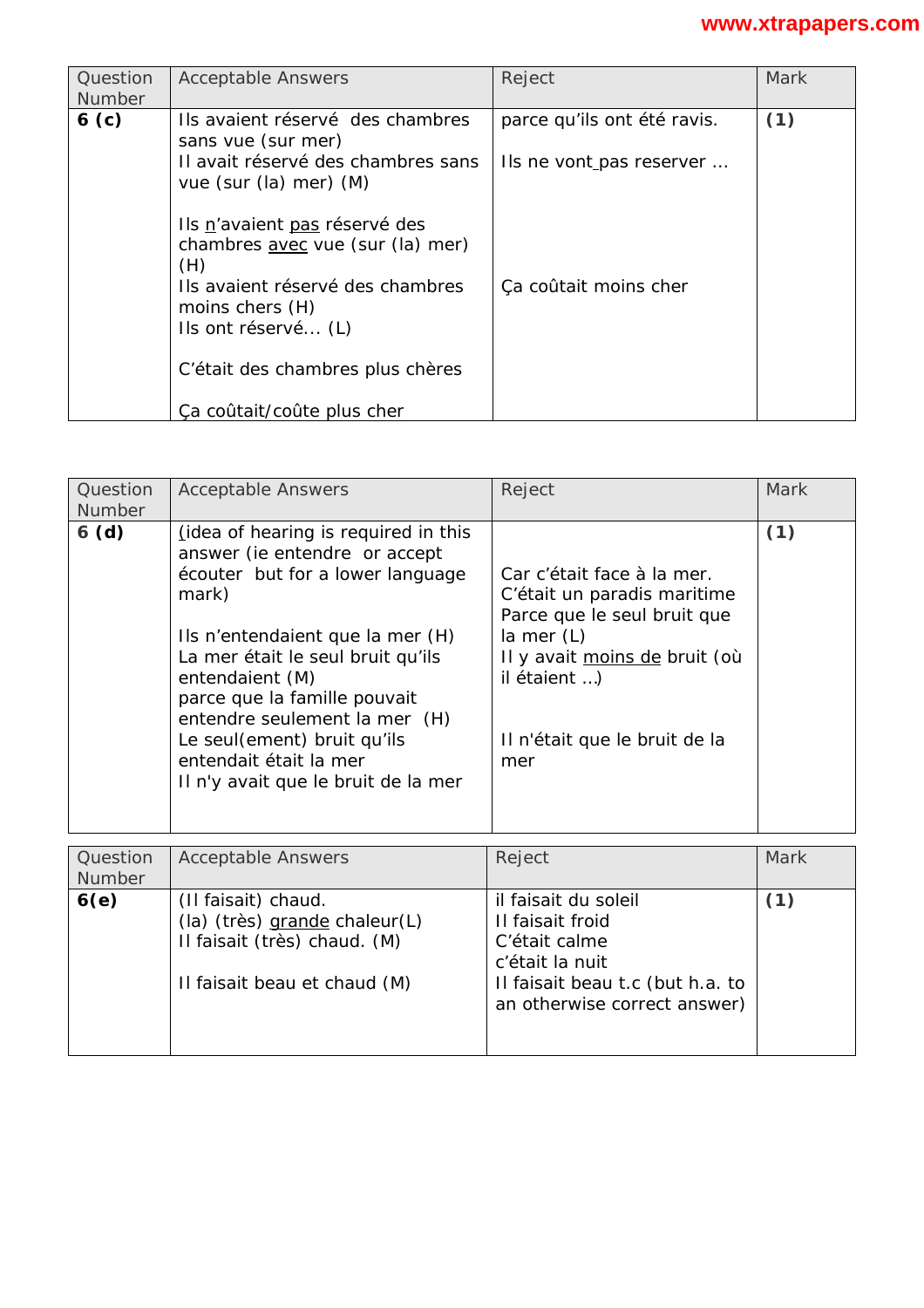| Question | <b>Acceptable Answers</b>                                                                                                                                                                                                                                                                                                                                                                                | Reject                                                                | Mark |
|----------|----------------------------------------------------------------------------------------------------------------------------------------------------------------------------------------------------------------------------------------------------------------------------------------------------------------------------------------------------------------------------------------------------------|-----------------------------------------------------------------------|------|
| Number   |                                                                                                                                                                                                                                                                                                                                                                                                          |                                                                       |      |
| 6(f)     | i)<br>la nourriture /les spécialités/une<br>alimentation/<br>un/le(s) repas/la cuisine<br>$le(s)$ repas qui sont/est mangé(s)*<br>// qu'on trouve*<br>choses qu'on mange*<br>ii)<br>traditionnel(le)(s) / populaire(s)<br>(de la région) (du Maroc) de la /une<br>région (M) / régione / régionne (L)<br>(qui sont symboles) du Maroc/pour<br>Maroc.<br>*dans d'un/ce pays/quartier<br>*cette/une région | plats / plates etc<br>dîner<br>tradional<br>de certains pays (plural) | (2)  |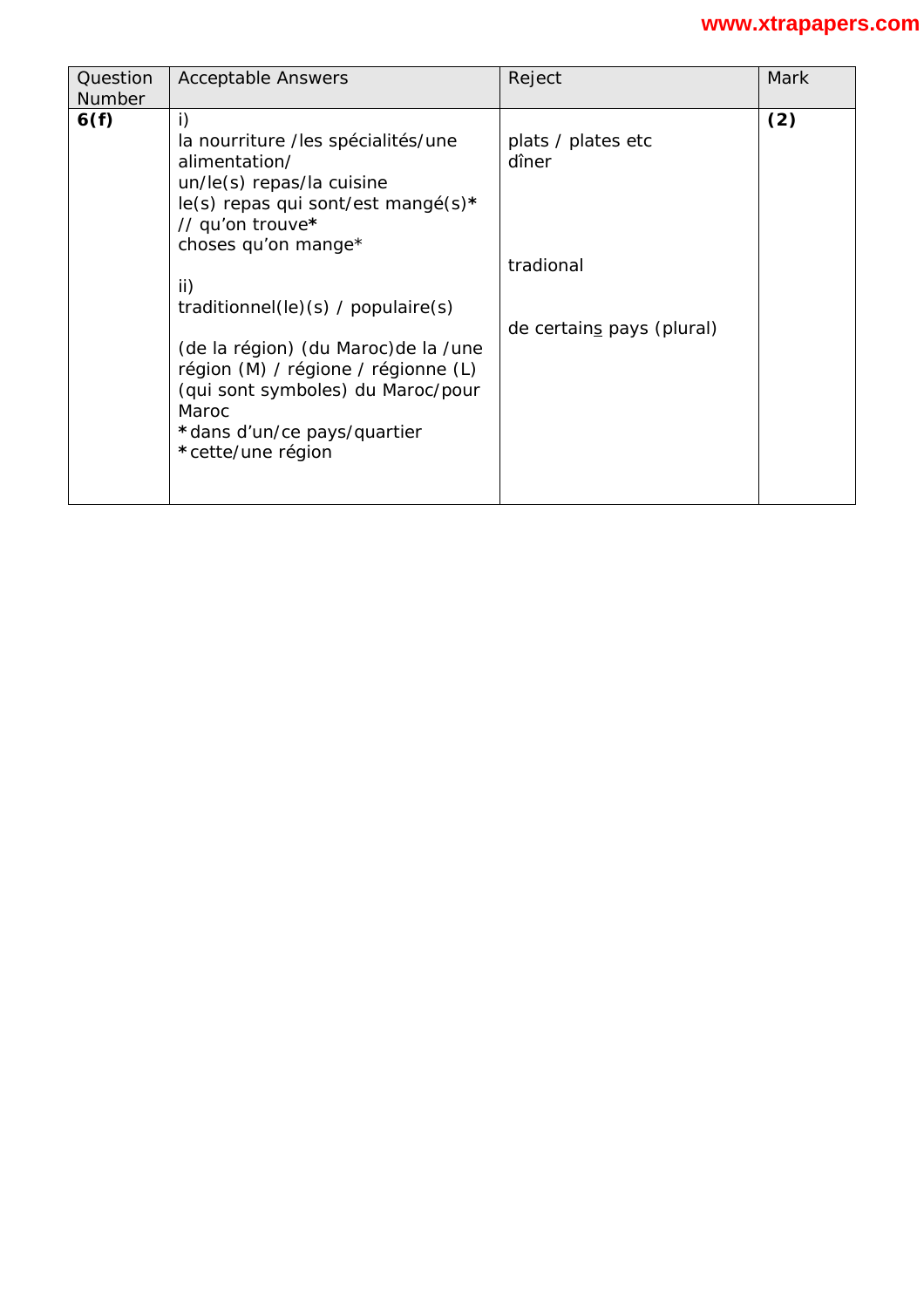| Question<br>Number | <b>Acceptable Answers</b>                                                                                                                                                                                                                                                                                                                                                                                                                                                                  | Reject                                                                                                                                        | <b>Mark</b> |
|--------------------|--------------------------------------------------------------------------------------------------------------------------------------------------------------------------------------------------------------------------------------------------------------------------------------------------------------------------------------------------------------------------------------------------------------------------------------------------------------------------------------------|-----------------------------------------------------------------------------------------------------------------------------------------------|-------------|
| 6(g)               | On/ils (les) servai(en)t d'une<br>manière professionnelle (M)<br>On ils servaient d'une manière<br>professionelle<br>Ils (les) servait d'une manière<br>professionnelle (L)<br>Ils ils servaient<br>Ils ont été servis d'une manière<br>professionnelle (H)<br>Les serveurs étaient (vraiment)<br>professionnels<br>les serveurs étaient professional<br>(L)<br>L'hôtel servait<br>Ils servaient/ Ils ont servi (L)<br>Le service/ était formidable/(très)<br>bon<br>les serveurs éataient | Vos chefs nous ont tentés<br>server (for <i>servaient</i> )<br>Ils étaient servait / server<br>etc<br>c'était professionnel t.c.<br>assez bon | (1)         |

| Question<br><b>Number</b> | <b>Acceptable Answers</b>                                                                                                                                                                                                                                                                                                                                                                                                            | Reject                                                                                                                              | <b>Mark</b> |
|---------------------------|--------------------------------------------------------------------------------------------------------------------------------------------------------------------------------------------------------------------------------------------------------------------------------------------------------------------------------------------------------------------------------------------------------------------------------------|-------------------------------------------------------------------------------------------------------------------------------------|-------------|
| 6(h)                      | Elles goûtaient avec plaisir<br>(les petits gâteaux) (L)<br>Ça leur (a) fait plaisir (H)<br>Elle les ont (beaucoup<br>$aimé(e)s)$ (H)<br>Elles mangait avec plaisir (L)<br>Elles les mangeaient avec<br>plaisir (H)<br>Elles adoraient manger les<br>pâtisseries (M)<br>Elles adoraient les manger (H)<br>Elles adoraient manger (L)<br>Elles étaient heureuses /<br>contentes (M)<br>Elle était heureuse (L)<br>Ils étaient heureux | les gâteaux étaient sucrés (but<br>h.a. to otherwise correct answer)<br>nos filles<br>j'aime / nous aimons<br>elles étaient plaisir | (1)         |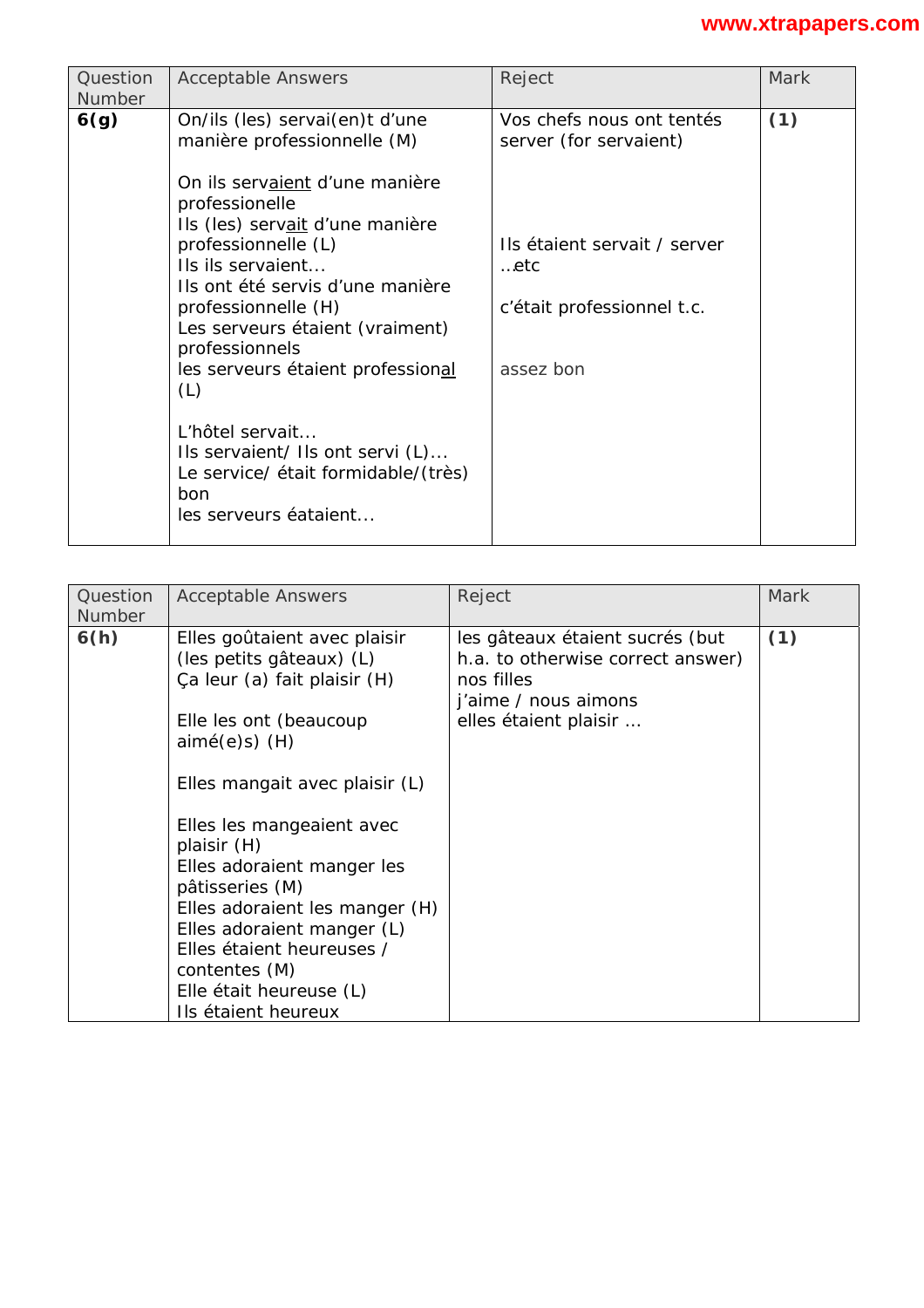| Question<br>Number | <b>Acceptable Answers</b>                                                                                                                                                                                                                                                                                                                    | Reject                                                                                                   | Mark |
|--------------------|----------------------------------------------------------------------------------------------------------------------------------------------------------------------------------------------------------------------------------------------------------------------------------------------------------------------------------------------|----------------------------------------------------------------------------------------------------------|------|
| 6(i)               | Ils vont/voudraient retourner<br>au même endroit/hôtel.<br>(à l'hôtel, la région, au Maroc)<br>Ils vont retourner au Maroc.<br>retourner à l'hôtel même (L)<br>(Ils voudraient) aller /<br>retourner à la même région<br>(M)<br>Ils voudraient y retourner<br>(l'année suivante) (H)<br>IIs y retourneront (H)<br>Ils retourne à l'hôtel (L) | inclusion of votre hôtel<br>Ils ont déjà fait leur réservation<br>(L)<br>Ils vont faire leur réservation | (1)  |

| <b>Marks</b> | Knowledge and Application of Language                                                                                                                                                                                                |
|--------------|--------------------------------------------------------------------------------------------------------------------------------------------------------------------------------------------------------------------------------------|
| 5            | Appropriate vocabulary and structures generally used accurately.<br>There may be occasional minor lapses which do not impede<br>communication.                                                                                       |
| 4            | Appropriate vocabulary and structures often used accurately.<br>There may also be a few basic errors which rarely interfere with<br>communication.                                                                                   |
| 3            | Adequate vocabulary and structures.<br>Quality of accuracy is inconsistent and sometimes impedes<br>communication.<br>Basic grammar generally mastered, but weaknesses evident in<br>more difficult areas.                           |
| $\mathbf{2}$ | Limited vocabulary and structures.<br>Frequent lapses.<br>Some evidence of accurate language, which is mostly lifted<br>straight from the original text.<br>Main points are, however, communicated, despite inaccuracies.            |
| 1            | Basic vocabulary and structures frequently inappropriate.<br>Little or no evidence of language awareness.<br>Frequent basic errors and inaccuracies impede communication.<br>Nearly all material directly lifted from original text. |
| ი            | No language worthy of credit.                                                                                                                                                                                                        |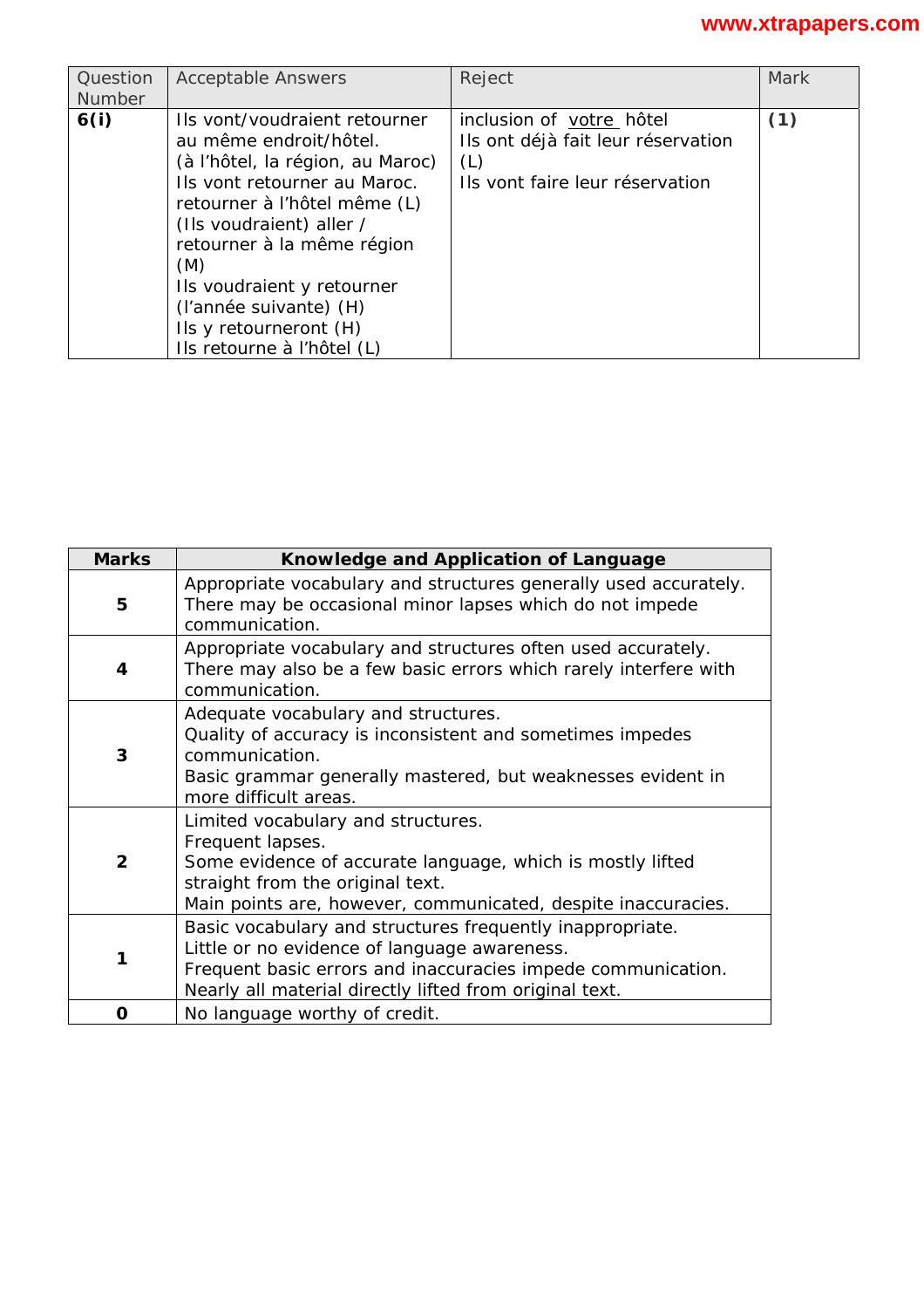| Question | Indicative content                                       | Mark |
|----------|----------------------------------------------------------|------|
| Number   |                                                          |      |
|          | Question 7 is marked out of 15 using the grids<br>below. | (15) |

| <b>Marks</b>   | <b>Communication and Content</b>                                                                                                                                                                                                                                                                                                                                                     |  |
|----------------|--------------------------------------------------------------------------------------------------------------------------------------------------------------------------------------------------------------------------------------------------------------------------------------------------------------------------------------------------------------------------------------|--|
|                | Very detailed and fully relevant response to the stimulus.                                                                                                                                                                                                                                                                                                                           |  |
| 5              | Clearly able to narrate, describe, express opinions and expand, as<br>appropriate to the task.                                                                                                                                                                                                                                                                                       |  |
|                | Excellent communication; no ambiguity.                                                                                                                                                                                                                                                                                                                                               |  |
|                | Excellent linking of the piece into a whole. Coherent and pleasant<br>to read.                                                                                                                                                                                                                                                                                                       |  |
| $\overline{4}$ | Detailed response to the stimulus, although there may be minor<br>omissions.<br>Evidence of description, opinion and expansion, as appropriate to<br>the task.<br>Meaning generally clear. Some lapses.<br>Reasonable attempt to link the piece into a whole. Generally<br>coherent. May be rather pedestrian or alternatively somewhat<br>over-ambitious.                           |  |
| 3              | Suitable relevant information conveyed, although there may be<br>some omissions and/or irrelevance.<br>Evidence of ability to go beyond a minimal response, beginning to<br>expand ideas and express opinions.<br>Some ambiguity, especially if more ambitious language is<br>attempted. Comprehensible overall.<br>Some attempt at linking piece into a whole. Ambiguous in places. |  |
| $\overline{2}$ | Key information given; possibly major omissions and/or<br>irrelevance, repetition.<br>Level of response minimal with limited evidence of description or<br>opinions.<br>Some ambiguity. Just about comprehensible overall.<br>Sentences written in isolation. Not easy to read.                                                                                                      |  |
| 1              | Little relevant information conveyed.<br>Level of response very limited.<br>Much ambiguity and/or incoherence.<br>Except for isolated items, would not be comprehensible to a<br>native speaker.                                                                                                                                                                                     |  |
| $\mathbf O$    | No relevant communication.                                                                                                                                                                                                                                                                                                                                                           |  |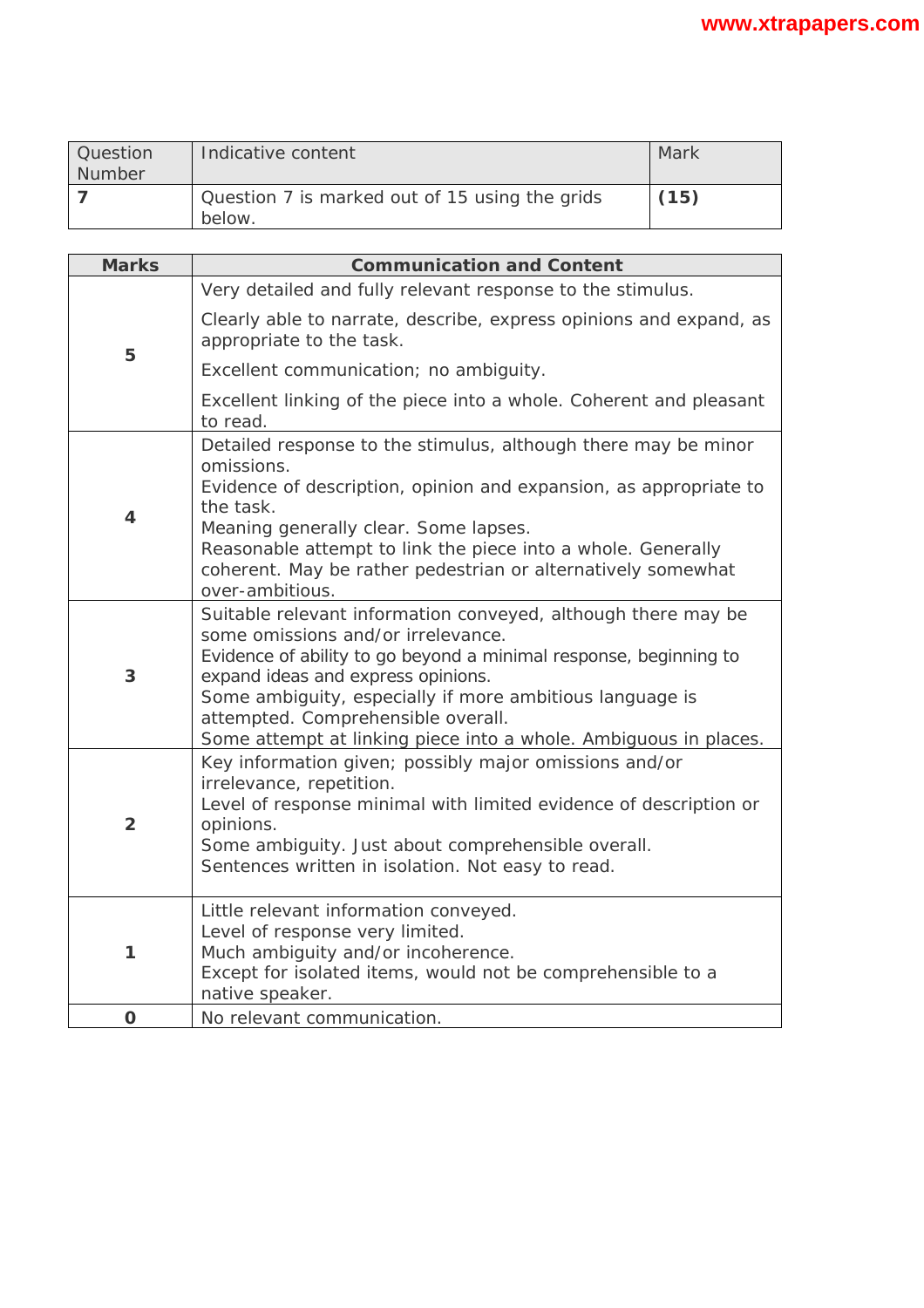| <b>Marks</b>   | Knowledge and Application of Language                                                                                                                                                                                                                                                                                                                                                                                             |  |
|----------------|-----------------------------------------------------------------------------------------------------------------------------------------------------------------------------------------------------------------------------------------------------------------------------------------------------------------------------------------------------------------------------------------------------------------------------------|--|
| 5              | Vocabulary and structures comfortably equal to the task. No<br>repetition.<br>Confident use of a variety of complex structures.<br>Range of tenses appropriately used.<br>Clear ability to manipulate language to suit purpose.                                                                                                                                                                                                   |  |
| $\overline{4}$ | Evidence of a range of vocabulary and structures appropriate to<br>the task.<br>Some attempt to vary sentences by using more ambitious<br>structures, although unlikely to be wholly successful.<br>Tenses generally appropriately used.<br>Some ability to manipulate language to suit purpose, albeit with<br>mistakes.                                                                                                         |  |
| 3              | Vocabulary and structures adequate to the task.<br>Style basic, correct syntax when using simple, short sentences.<br>Some longer sentences where syntax is not always correct.<br>Evidence of correct formation of tenses, with some lapses.<br>Some attempts to manipulate language, despite use of pre-<br>learned language and/or set phrases at times; this may be only<br>partially successful.                             |  |
| $\overline{2}$ | Limited vocabulary and structures, only just adequate to the task.<br>Language basic and sometimes inappropriate. Sentences simple<br>and usually short. There may be some simple subordination.<br>Some evidence of correct formation and use of verbs/tenses, but<br>frequent lapses.<br>Pre-learned, set phrases predominate. Some attempts at<br>enhancement of facts, but this is likely to be only partially<br>successful. |  |
| 1              | Very limited language, which greatly restricts communication.<br>Language very basic and frequently inappropriate.<br>Little understanding of language structures and/or formation and<br>use of tenses.<br>Occasional almost correct phrase or short sentence, but this will<br>be pre-learned.                                                                                                                                  |  |
| $\mathbf O$    | No language worthy of credit.                                                                                                                                                                                                                                                                                                                                                                                                     |  |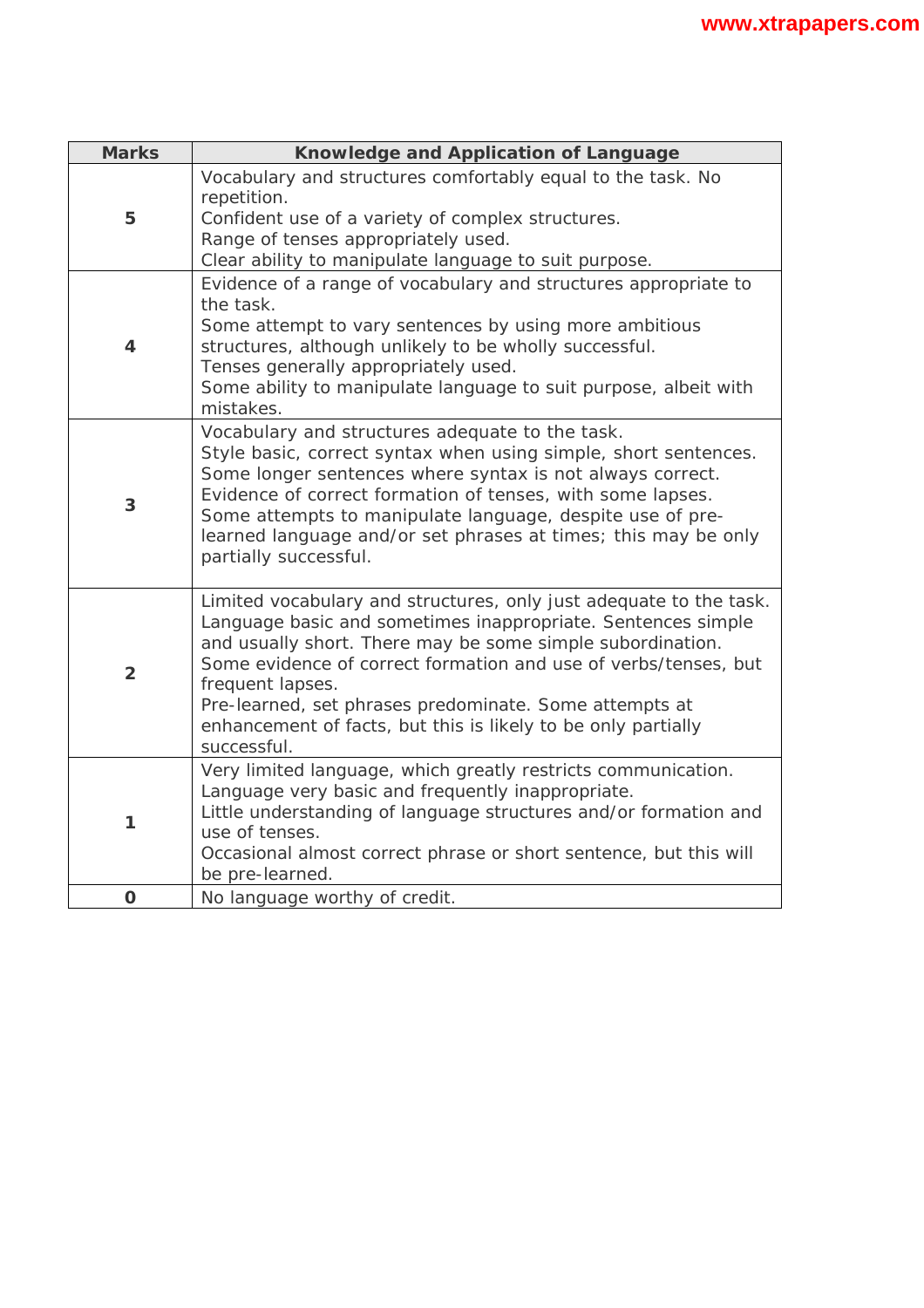| <b>Marks</b>     | <b>Accuracy</b>                                                                                                                                                                                                     |  |
|------------------|---------------------------------------------------------------------------------------------------------------------------------------------------------------------------------------------------------------------|--|
| 5                | High level of accuracy. Not faultless, but only occasional minor<br>errors.<br>Secure when using more complex language, though not<br>necessarily faultless.                                                        |  |
| $\boldsymbol{4}$ | Generally accurate in straightforward language.<br>Accuracy can be more variable when more complex structures are<br>attempted.                                                                                     |  |
| 3                | Fairly accurate in simple language. Errors do not prevent<br>communication.<br>About half of what is written should be free of major errors;<br>inaccuracy increases when more complex structures are<br>attempted. |  |
| $\overline{2}$   | Frequent basic errors, but main points communicated.<br>Some correct phrases, but frequent misspellings, inaccurate<br>genders, incorrect verb endings.                                                             |  |
| 1                | Frequent basic errors and inaccuracies prevent communication.<br>Isolated examples of correct language. Very little or no evidence<br>of correct verb formation.                                                    |  |
| O                | No language worthy of credit.                                                                                                                                                                                       |  |